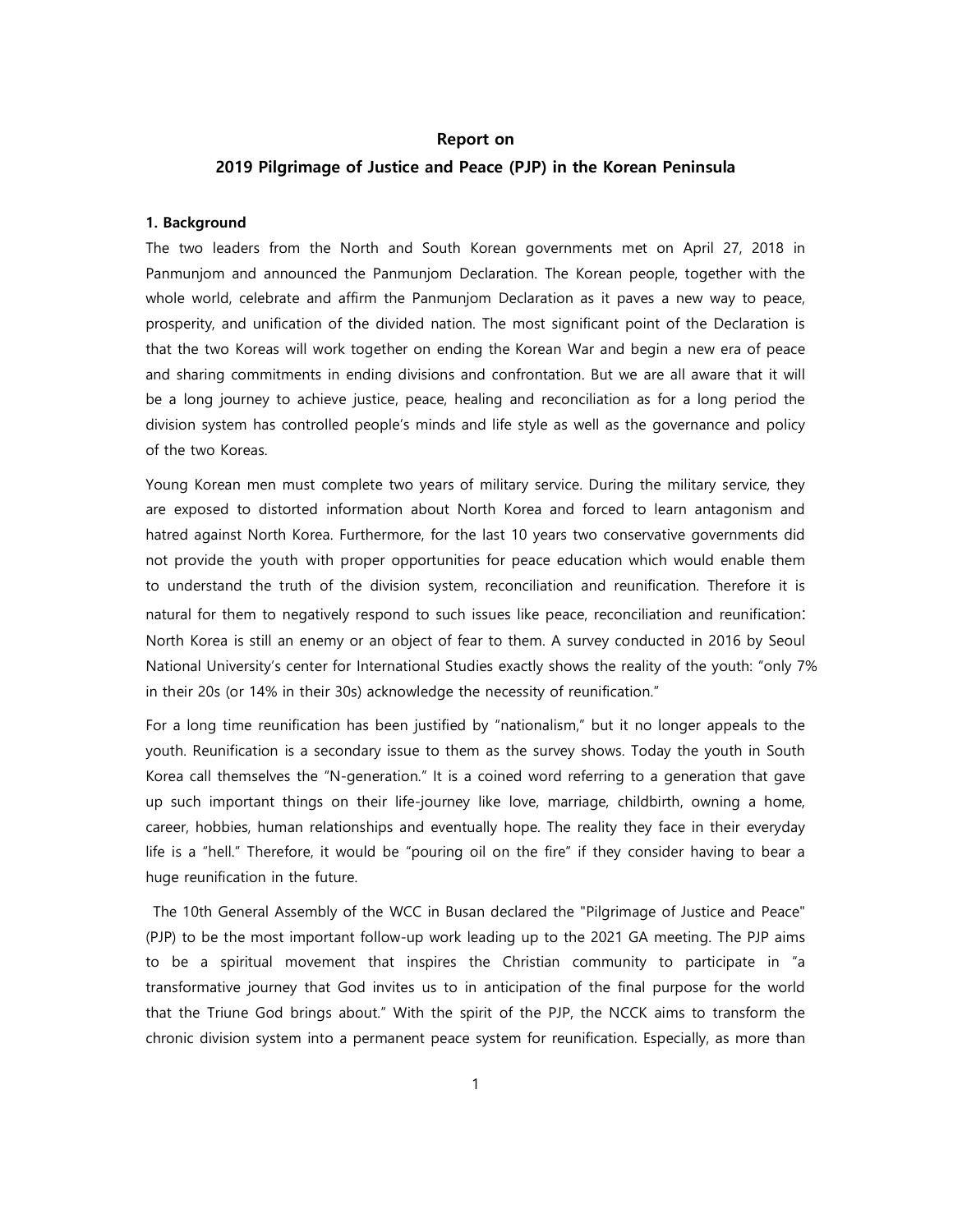70 years' of division has created hatred and fear among young people and made them indifferent to the issue of reunification, it is very urgent for the Korean Church to provide various opportunities through which they can raise their awareness of peace and reunification in Korea.

### 2. Objective

To learn about "peace, healing and reconciliation of Korea" and its connectedness to the global peace issues

To be attentive to the wounds of the victims of the Korean War and the division system

To develop a "peace sensitivity" and search for ways to enhance global ecumenical solidarity among the youth

To develop youth leadership for peace-building in Korea and the world

To share ecumenical fellowship among the youth and learn about peace issues in the different parts of the world

#### 3. Participants:

Foreign Participants: 50/ Korean Participants: 30/ Staff: 12- Total: 92

### 4. Preparation Stage

- August-September, 2018: Completion of project concept & preliminary budget
- September-October: Composition of a preparation team
- November-December: Initial research and study session of the preparation team
- December-March, 2019: Recruiting participants
- February-March: Confirmation of the logistics
- May-June: Orientation and study session for the Korean participants
- June-July: Preparation team meetings
- August 6-12: Actual implementation of the project

#### 5. Overview on the Actual PJP: August 6 to 12, 2019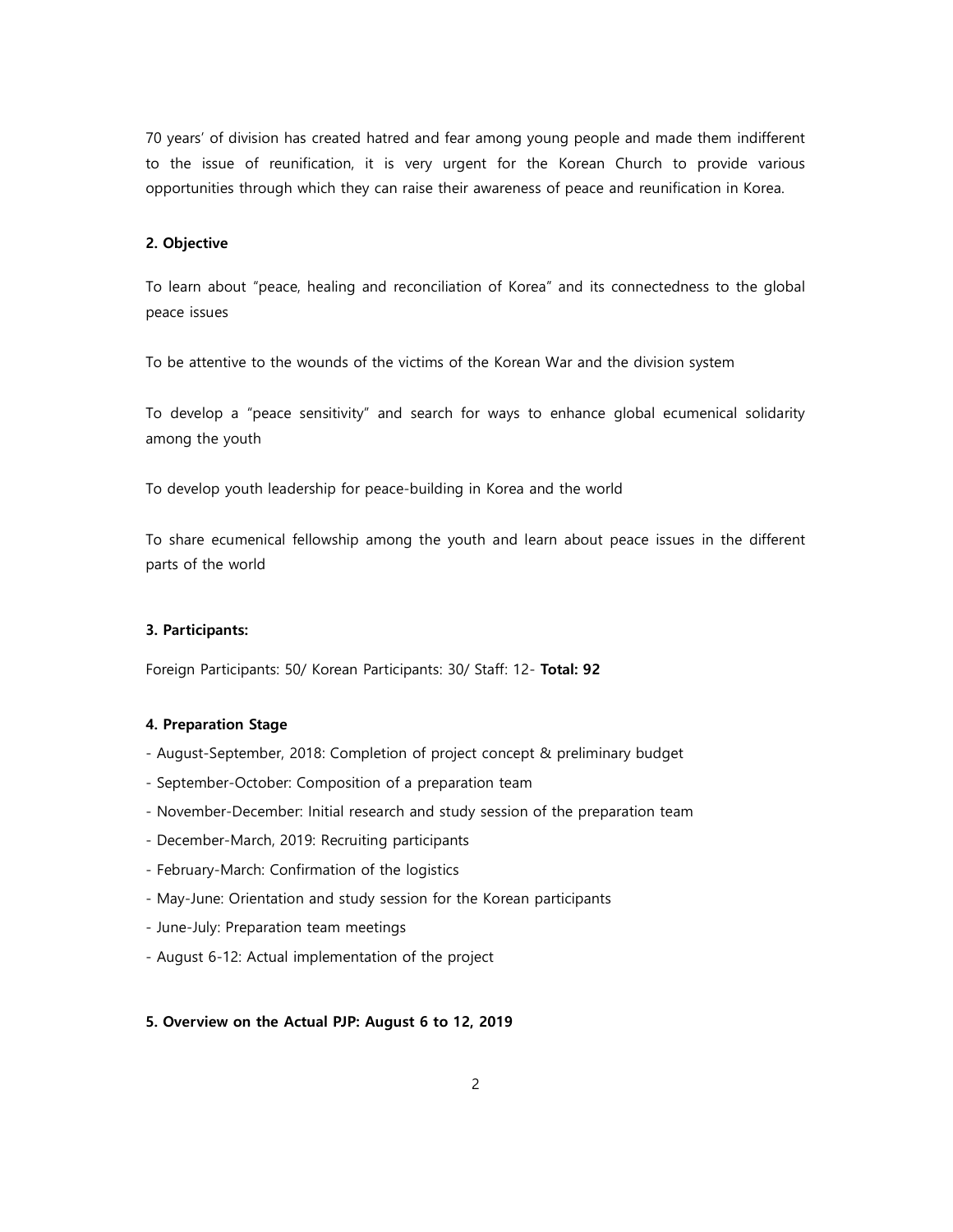August 6: Arrival to Korea, Opening Worship (foreign participants), and Orientation.

August 7-8: Registration of the Korean participants/ visit to Gwang-Ju. Gwangju Mangwol-dong 5.18 Memorial Cemetery: Gwangju is the place where people stood up against the military dictatorship in May, 1980. People in Gwangju peacefully demanded democracy, but the military regime brutally suppressed their movement, killing hundreds of the innocent people including youth and students. The military government announced that the mob were instigated by North Korea, and thus condemned them as communist rebels. The Gwangju Massacre is a good example of how the military dictators used "national security" and the "division system" to maintain their unjust power.

**August 9:** Visit to Nogun-ri: Nogun-ri is a place where more than 300 refugees were killed by the machine guns of the US army during the Korean War in 1950. The US claimed that they were not merely innocent refugees, but the North Korean enemy had infiltrated them. In 2001 President Bill Clinton issued a statement of regret, but they have never made an official apology so far. In the evening, there were lectures about Christianity and the Massacre. The lectures stressed that the cross in Christianity represents "sacrifice", and that Christians need to learn how to coexist with others by showing self-sacrifice, and yielding, not by excluding and negating others for their own prosperity. It was also reiterated that the South Korean Christians must repent of their anticommunist faith and strive to embrace a peaceful faith that walks in harmony with North Korea.

August 10: Visit to DMZ, Imjingak, Paju: Imjingak is a park located on the banks of the Imjin River in the city of Paju. The park was built to console those from both sides who are unable to return to their hometowns, friends and families because of the division of Korea. Imjingak is where the "Bridge of Freedom" lies. The bridge does actually cross the Imjin river which divides north and South. It is a former railroad bridge which was used by repatriated POWs/soldiers returning from the North. As a finale of the Pilgrimage, the participants have crossed into the DMZ as a symbolic action of reconciliation and peace. We walked for 2 km along the DMZ and had lunch together with the local people living in the DMZ area and experiencing the division in their everyday life.

In the evening, there was a lecture about "Japanese military sexual slavery and imperialism." The lecturer spelled out that the healing and reconciliation must begin with repentance, but that Japan has never made a sincere apology for the grave war crimes. It was pointed out that the lack of true repentance is a root-cause of the present Korea-Japan conflict. The lecture concluded by stating that "re-membering" is a powerful tool for transformation as it unites the victims of the past and the people who live today to avoid repeating the painful past.

August 11: The participants took part in the "2019 Sunday of Prayer for Peaceful Reunification of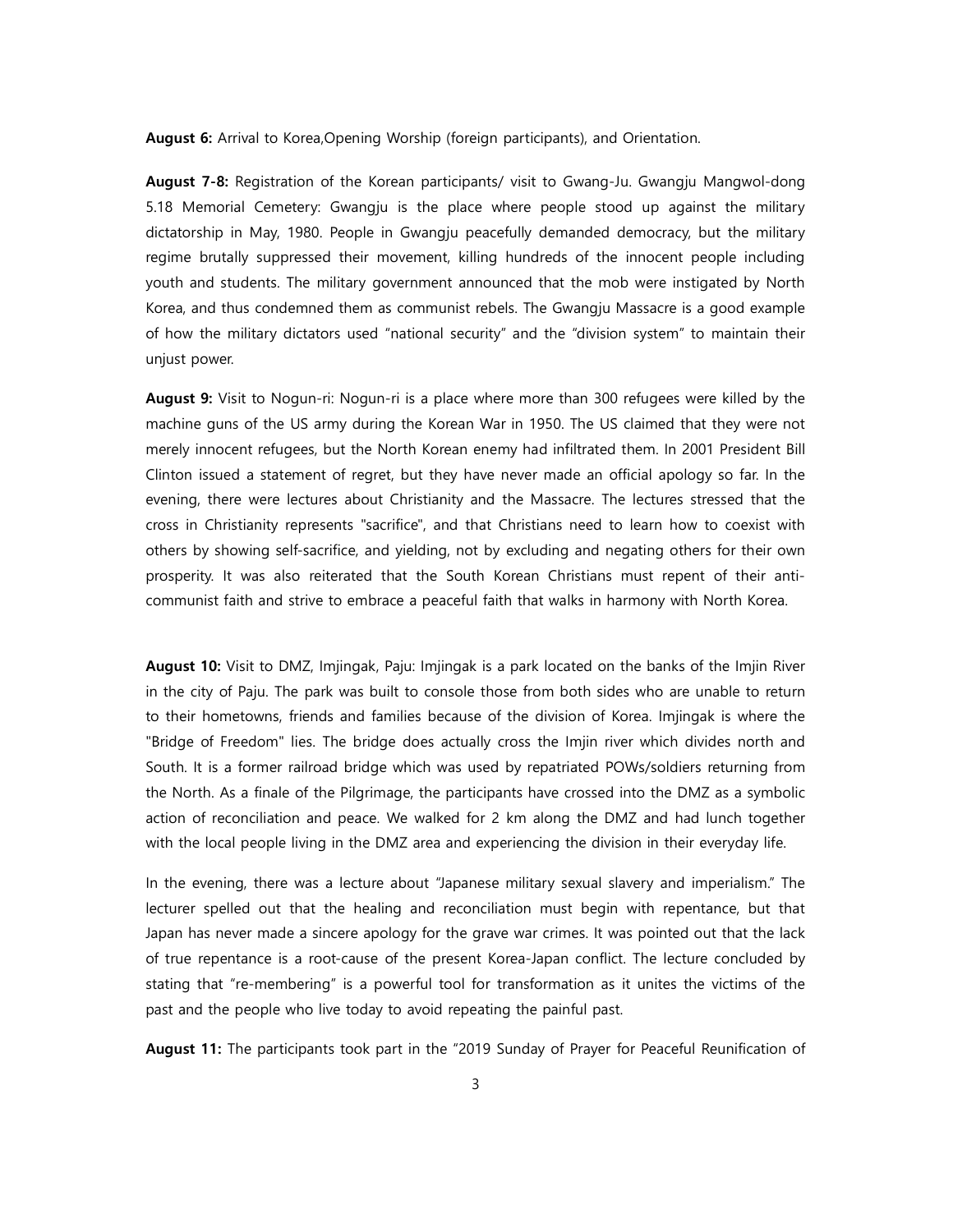the Korean Peninsula" at Seoul Gospel Church. Every August 15, we have celebrated that day as Liberation Day in Korea, the day that signifies Korea's liberation from Japanese colonization. The theme of the worship was, "seek peace, and pursue it." (Psalm 34:14) In the worship participants sincerely prayed that the global church and civil society work together to create an environment which will establish a permanent peace system on the Korean peninsula by concluding a Korea peace treaty.

August 12: A workshop about "Young Christian Peacemakers": The participants looked for each specific action and practice related to world peace which they could put into practice. And we thought about peace as a daily life as a young Christian. All participants agreed to make peace in their own circumstances and surroundings where they have seen conflict and injustice.

The 6 days' PJP was concluded with a closing worship prepared by the participants.

## 6. Financial Report

## Income (Korean Won)

| Registration fee of the Korean participants | 7,500,000               |
|---------------------------------------------|-------------------------|
| NCCK                                        | 2,500,000               |
| 5.18 Foundation                             | 2,000,000               |
| Nogunri Peace Foundation                    | 450,000                 |
| Global Ministry                             | 5,559,526               |
| Niwano Peace Foundation                     | 5,675,000               |
| United Church of Canada                     | 4,230,558               |
| United Methodist Church-GBGM                | 4,400,000               |
| Evangelical Mission in Solidarity           | 7,503,890               |
| Church of Scotland                          | 4,000,000               |
| Council for World Mission                   | 5,000,000               |
| <b>WCC</b>                                  | 6,100,000               |
| Total                                       | 54,918,974 (USD 45,938) |
|                                             |                         |

# **Expenditure**

| Preparation Cost | 2,500,000  |
|------------------|------------|
| Accommodation    | 14,900,000 |
| Meals/Snacks     | 18,200,000 |